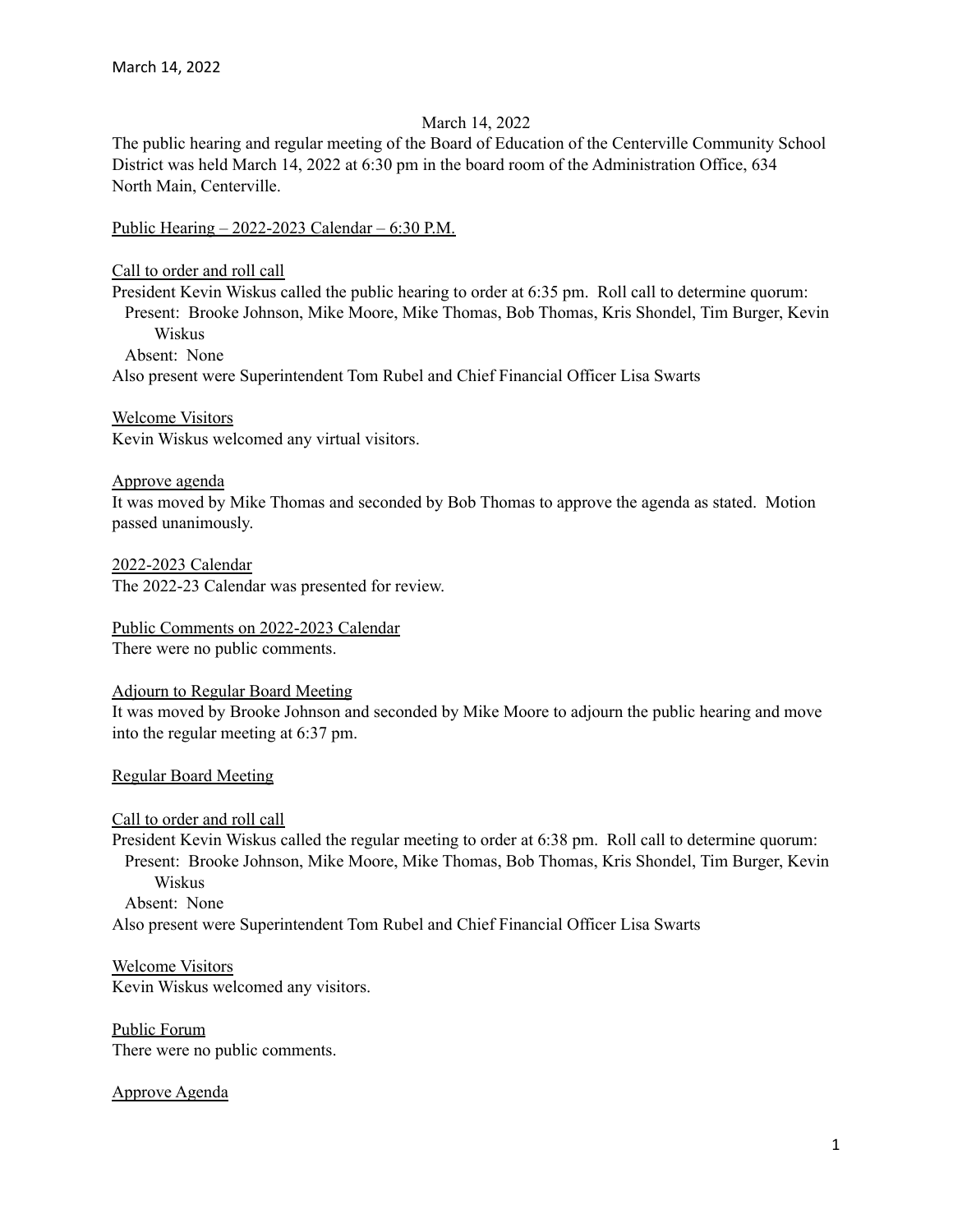It was moved by Brooke Johnson and seconded by Mike Moore to approve the agenda as stated. Motion passed unanimously.

After the approval of the agenda it was recommended by Tom Rubel to add an addition to the personnel packet information. Kevin Wiskus explained to board members that Mr. Rubel was submitting a resignation and retirement agreement effective June 30, 2022.

It was moved by Mike Thomas and seconded by Mike Moore to approve the agenda as amended. Motion passed unanimously.

## Approve Minutes of previous meetings

It was moved by Mike Thomas and seconded by Mike Moore to approve the February  $14<sup>th</sup>$ , February  $28<sup>th</sup>$ , and March 3<sup>rd</sup> minutes as stated. Motion passed unanimously.

Old Business There were no old business items.

#### **New Business**

Resolution Authorizing the Issuance of Not to Exceed \$2,000,000 General Obligation School Bonds, Series 2022, and Levying a Tax for the Payment Thereof

It was moved by Mike Moore and seconded by Bob Thomas to adopt the resolution authorizing the issuance of not to exceed \$2,000,000 General Obligation School Bonds, Series 2022, and Levying a Tax for the Payment Thereof as stated. Roll call vote:

Ayes: Brooke Johnson, Mike Moore, Mike Thomas, Bob Thomas, Kris Shondel, Tim Burger, Kevin Wiskus

Nays: None

Motion passed unanimously.

## Approval of Howar Phase I Change Order #5

It was moved by Mike Thomas and seconded by Kris Shondel to approve Howar Phase I Change Order #5 for a credit back of the contingency for the amount of \$29,116.35 as presented. Motion passed unanimously.

Approve 2022-23 School Calendar

It was moved by Mike Moore and seconded by Brooke Johnson to approve the 2022-23 school calendar as presented. Motion passed unanimously.

## Approval of Teacher Retention Payments

It was moved by Mike Thomas and seconded by Tim Burger to approve the Teacher Retention payments as presented. Motion passed unanimously.

## Approval of Equipment through ESSER funds

It was moved by Brooke Johnson and seconded by Mike Moore to approve the purchase of two floor scrubbers and batteries for the amount of \$29,337.06 with ESSER funds. Motion passed unanimously.

Discussion of 2022-23 Budget and set Date and Time for Public Hearing Lisa Swarts gave a preliminary presentation of the 2022-23 budget.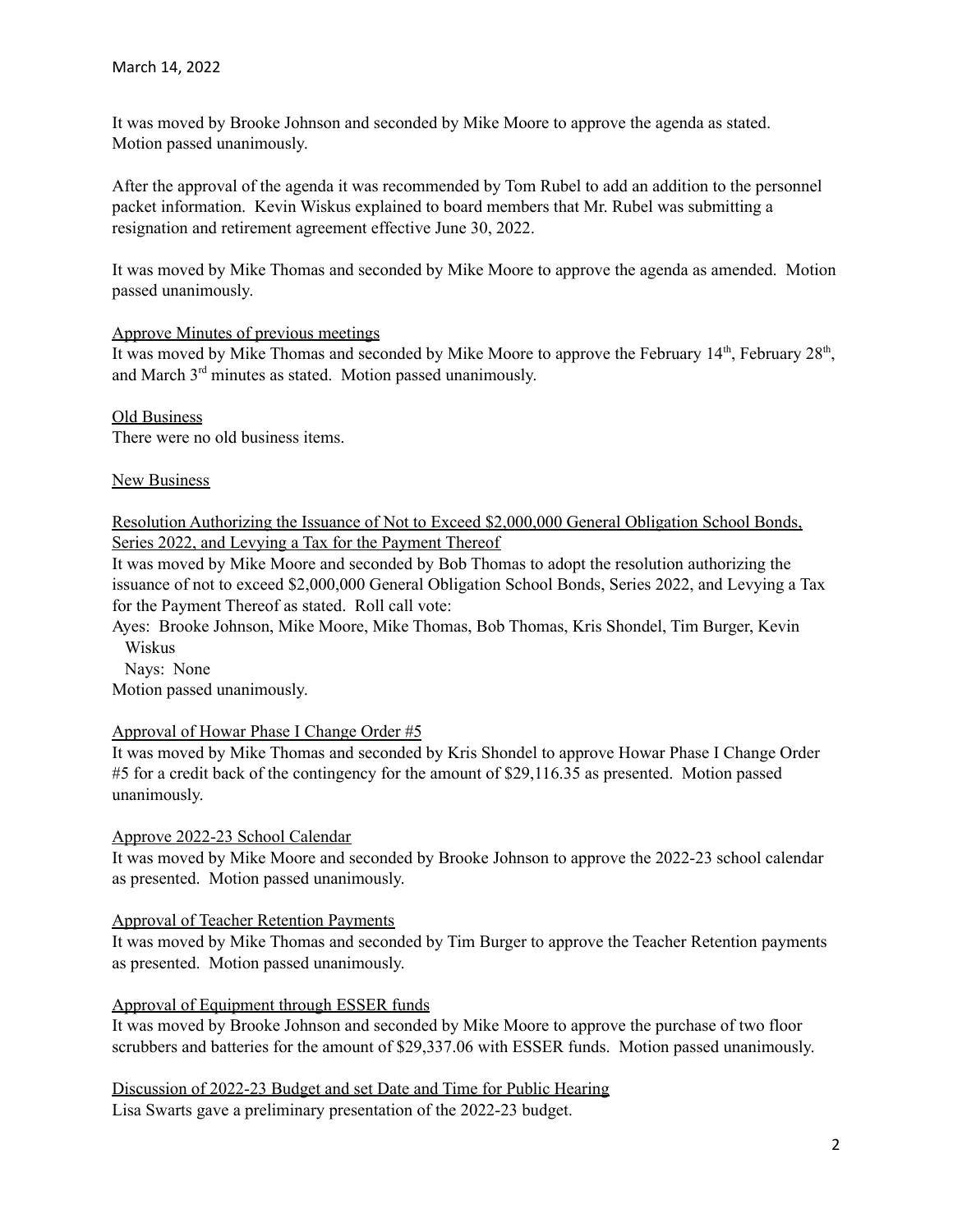It was moved by Brooke Johnson and seconded by Tim Burger to set the public hearing date and time for April 11, 2022 at 6:30 pm. Motion passed unanimously.

# Approve 101% Budget Guarantee Resolution. Roll Call.

It was moved by Mike Thomas and seconded by Bob Thomas to approve the 101% budget guarantee resolution: Resolved, that the Board of Directors of Centerville Community School District, will levy property taxes for fiscal year 2022-2023 for the regular program budget adjustment as allowed under section 257.14, Code of Iowa. Roll Call vote:

Ayes: Brooke Johnson, Mike Moore, Mike Thomas, Bob Thomas, Kris Shondel, Tim Burger, Kevin Wiskus

Nays: None Motion passed unanimously.

## Approve Personnel Business Procedures

#### Resignations

Tony Kurimski – Resigning from 5<sup>th</sup> grade teacher at Lakeview, effective at the end of the 2021-22 contract year.

Superintendent Tom Rubel resigning from his position effective June 30, 2022 to terms specified in his retirement agreement.

## Employment/Contracts

Robin Brayton – Sp. Ed. Aide Specific at Lakeview Elem, Level 2, Step 1, \$12.17/hr., 7.75 hrs/day, replacing Kristina Gibson, effective March 7, 2022.

Elaine Surber – Contract adjustment from 4 hours per day to 4.5 hours per day, effective March 7, 2022. Lisa Jean Robnett – Preschool Sp. Ed. Aide Specific, Level 2, Step 3, \$12.77/hr., 4 hrs/day, replacing Madi Bennett

## Volunteer Agreements

Rebecca Pfannebecker – Middle School Band Volunteer

It was moved by Mike Thomas and seconded by Brooke Johnson to approve all personnel items as presented. Motion passed unanimously.

## Committee Reports

Kevin Wiskus reported on the following topics for the finance committee meeting: Teacher Retention payments, Certified Budget, ESSER equipment purchase, ISEA negotiations, and insurance rate increases.

The facility committee did not report.

## Financial Reports

It was moved by Mike Thomas and seconded by Kris Shondel to approve all prepaids, list of bills, financial reports, and pay per diem as presented. Motion passed unanimously.

## Superintendent Report